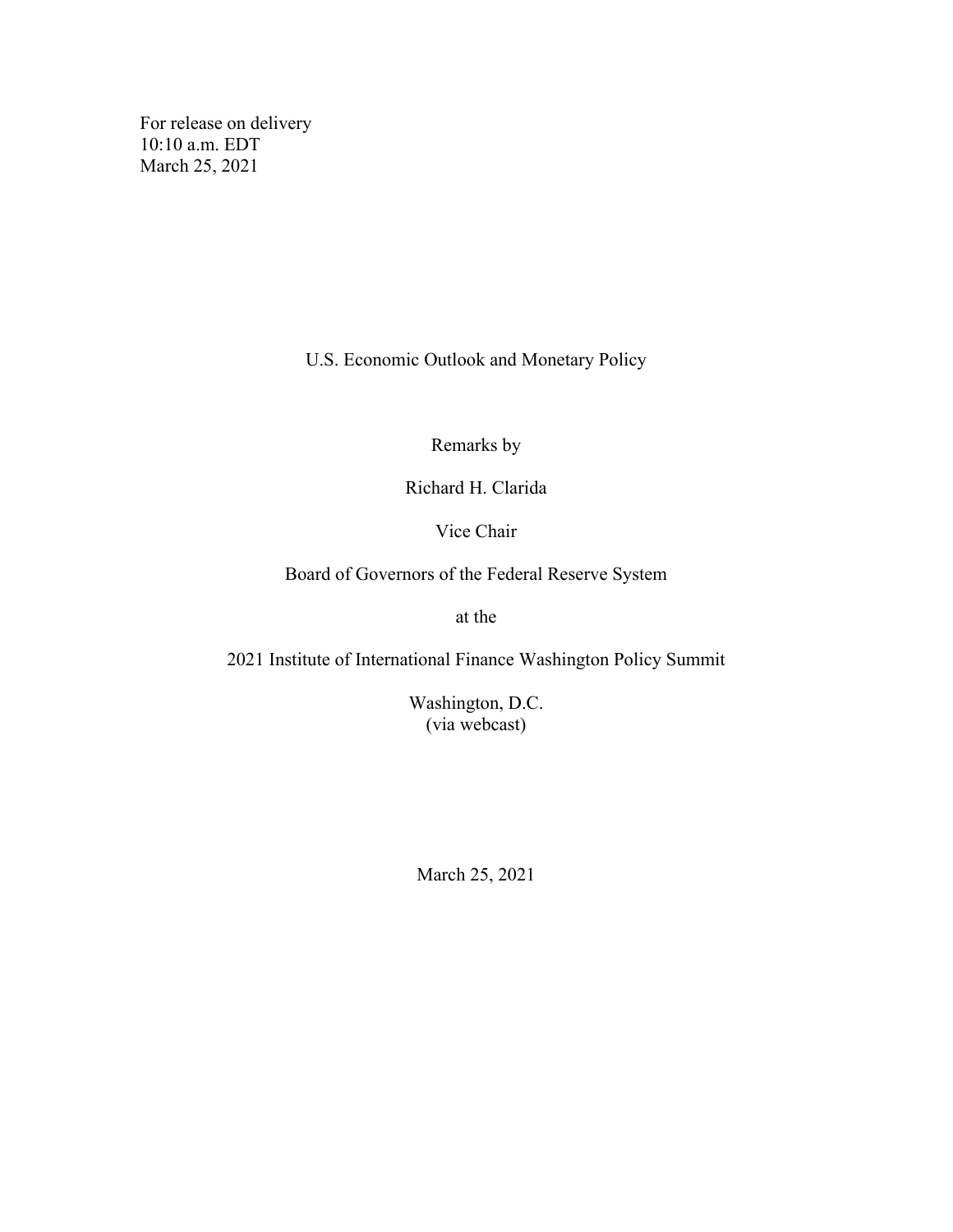It is my pleasure to meet virtually with you today at the 2021 Institute of International Finance (IIF) Washington Policy Summit.<sup>[1](#page-1-0)</sup> I regret that we are not doing this session in person, but I do hope next time we will be gathering together in Washington. I look forward, as always, to a conversation with my good friend and onetime colleague Tim Adams, but first, please allow me to offer a few remarks on the economic outlook, Federal Reserve monetary policy, and our new monetary policy framework.

## **Current Economic Situation and Outlook**

In the second quarter of last year, the COVID-19 pandemic and the mitigation efforts put in place to contain it delivered the most severe blow to the U.S. economy since the Great Depression. Gross domestic product (GDP) collapsed at a roughly 31.5 percent annual rate in the second quarter of 2020, more than 22 million jobs were lost in March and April, and the unemployment rate rose from a 50-year low of 3.5 percent in February to almost 15 percent in April. Since then, economic activity has rebounded, and it is clear that the economy has proven to be much more resilient than many forecast or feared one year ago. GDP grew by almost 8 percent at an annual rate in the second half of last year, and private forecasters project that GDP will grow roughly 6 percent—and possibly 7 percent—this year. As shown in the latest Summary of Economic Projections (SEP), the median of Federal Open Market Committee (FOMC) participants' projections for [2](#page-1-1)021 GDP growth is 6.5 percent.<sup>2</sup> If these projections are realized, GDP will grow at the

<span id="page-1-0"></span><sup>&</sup>lt;sup>1</sup> The views expressed are my own and not necessarily those of other Federal Reserve Board members or Federal Open Market Committee participants. I would like to thank Chiara Scotti for her assistance in preparing these remarks.

<span id="page-1-1"></span> $2^{\frac{1}{2}}$  The most recent SEP is available on the Board's website at

[https://www.federalreserve.gov/monetarypolicy/fomccalendars.htm.](https://www.federalreserve.gov/monetarypolicy/fomccalendars.htm)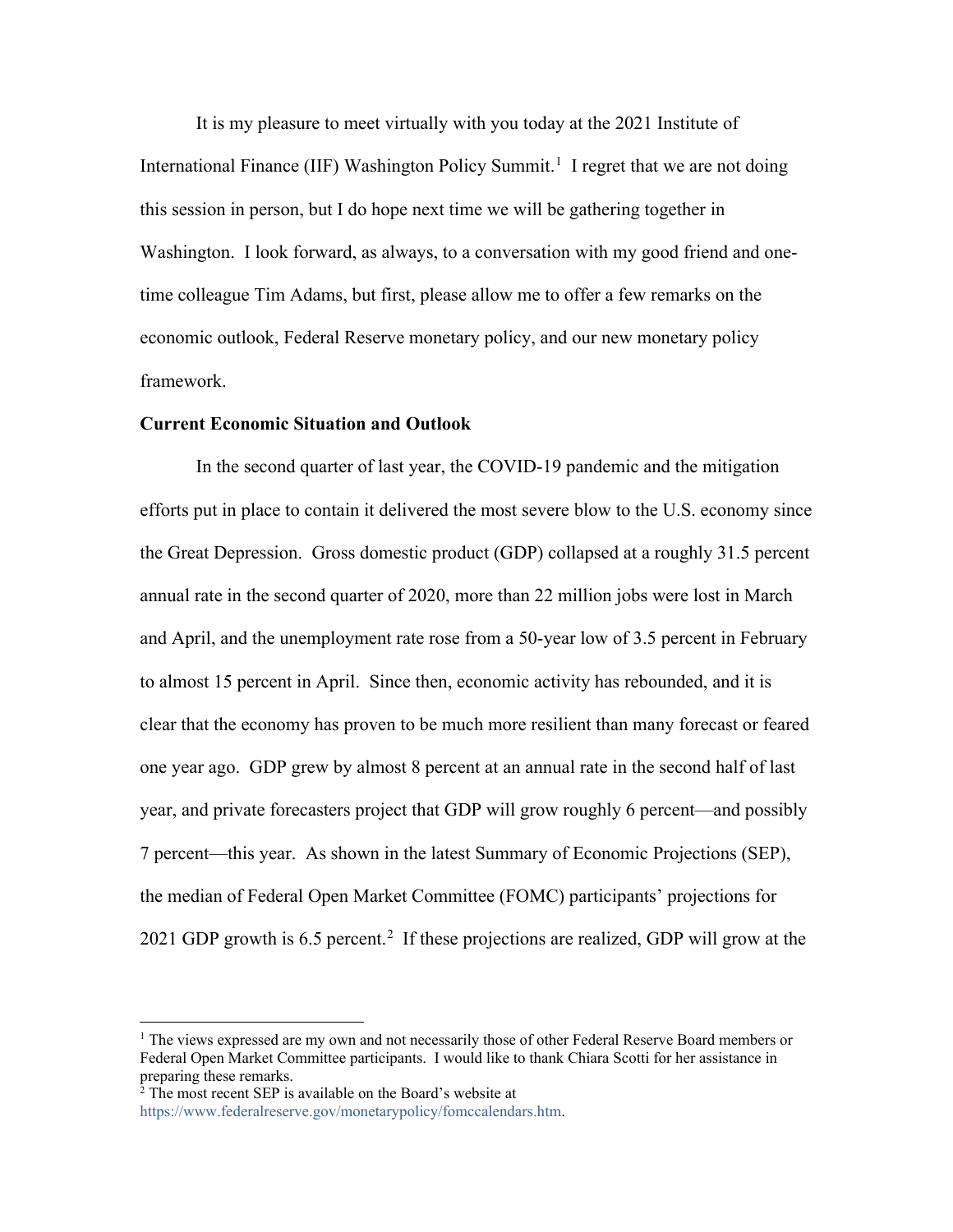fastest four-quarter pace since 1984. And, as this is a virtual meeting of the IIF, I would be remiss if I did not highlight that if these projections for U.S. economic activity are realized, rising U.S. imports will serve as an important source of external demand to the rest of the world this year and beyond.

As with overall economic activity, conditions in the labor market have recently improved. Employment rose by 379,000 in February, as the leisure and hospitality sector recouped about two-thirds of the jobs that were lost in December and January. Nonetheless, employment is still 9.5 million below its pre-pandemic level for the economy as a whole. The unemployment rate remains elevated at 6.2 percent in February, and once one factors in the decline in the labor force since the onset of the pandemic and the misclassification of some workers on temporary layoff as employed, the true unemployment rate is closer to 10 percent.

It is worth highlighting that in the baseline projections of the FOMC presented in the latest SEP released last week, my colleagues and I substantially revised up our outlook for the economy, projecting a relatively rapid return to levels of employment and inflation consistent with the Federal Reserve's statutory mandate as compared with the recovery from the Global Financial Crisis. In particular, the median FOMC participant now projects the unemployment rate to reach 4.5 percent at the end of this year and 3.5 percent by the end of 2023.

With regards to inflation, the median inflation projection of FOMC participants is 2.4 percent this year and declines to 2 percent next year before moving back up to 2.1 percent in 2023. Over the next few months, 12-month measures of inflation are expected to move temporarily above our 2 percent longer-run goal, owing to a run of

- 2 -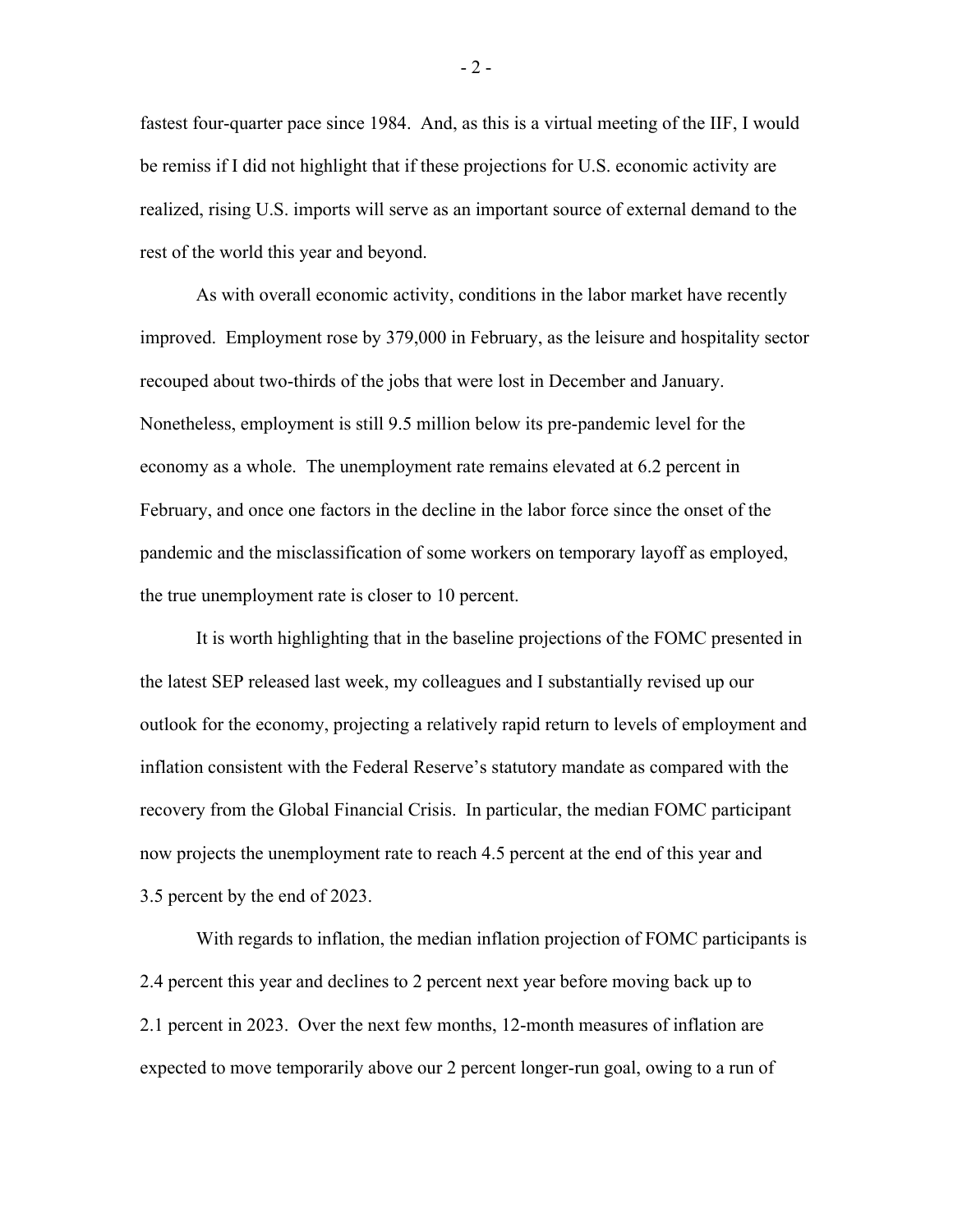year-over-year comparisons with depressed service-sector prices recorded in the spring of 2020 and supply bottlenecks limiting how quickly production can respond in the near term. However, I expect most of this increase to be transitory and for inflation to return to—or perhaps run somewhat above—our 2 percent longer-run goal in 2022 and 2023. This outcome would be entirely consistent with the new framework we adopted in August 2020 and began to implement at our September 2020 FOMC meeting.<sup>[3](#page-3-0)</sup> In our new framework, we aim for inflation outcomes that keep inflation expectations well anchored at 2 percent. This means that following periods when inflation has been running below 2 percent—as has been the case for most of the past decade—monetary policy will aim for inflation to moderately exceed 2 percent for some time. And this brings me to the next topic.

## **Recent FOMC Decisions and the New Monetary Policy Framework**

At our most recent FOMC meetings, the Committee made important changes to our policy statement that upgraded our forward guidance about the future path of the federal funds rate and asset purchases, and that also provided unprecedented information about our policy reaction function. As announced in the September statement and reiterated in the following statements, with inflation running persistently below 2 percent, our policy will aim to achieve inflation outcomes that keep inflation expectations well anchored at our 2 percent longer-run goal. $4$  We expect to maintain an accommodative stance of monetary policy until these outcomes—as well as our maximum-employment

[https://www.federalreserve.gov/monetarypolicy/review-of-monetary-policy-strategy-tools-and](https://www.federalreserve.gov/monetarypolicy/review-of-monetary-policy-strategy-tools-and-communications-statement-on-longer-run-goals-monetary-policy-strategy.htm)[communications-statement-on-longer-run-goals-monetary-policy-strategy.htm.](https://www.federalreserve.gov/monetarypolicy/review-of-monetary-policy-strategy-tools-and-communications-statement-on-longer-run-goals-monetary-policy-strategy.htm)

<span id="page-3-0"></span><sup>&</sup>lt;sup>3</sup> The statement is available on the Board's website at

<span id="page-3-1"></span><sup>4</sup> The statements issued after the September and subsequent FOMC meetings are available, along with other postmeeting statements, on the Board's website at

[https://www.federalreserve.gov/monetarypolicy/fomccalendars.htm.](https://www.federalreserve.gov/monetarypolicy/fomccalendars.htm)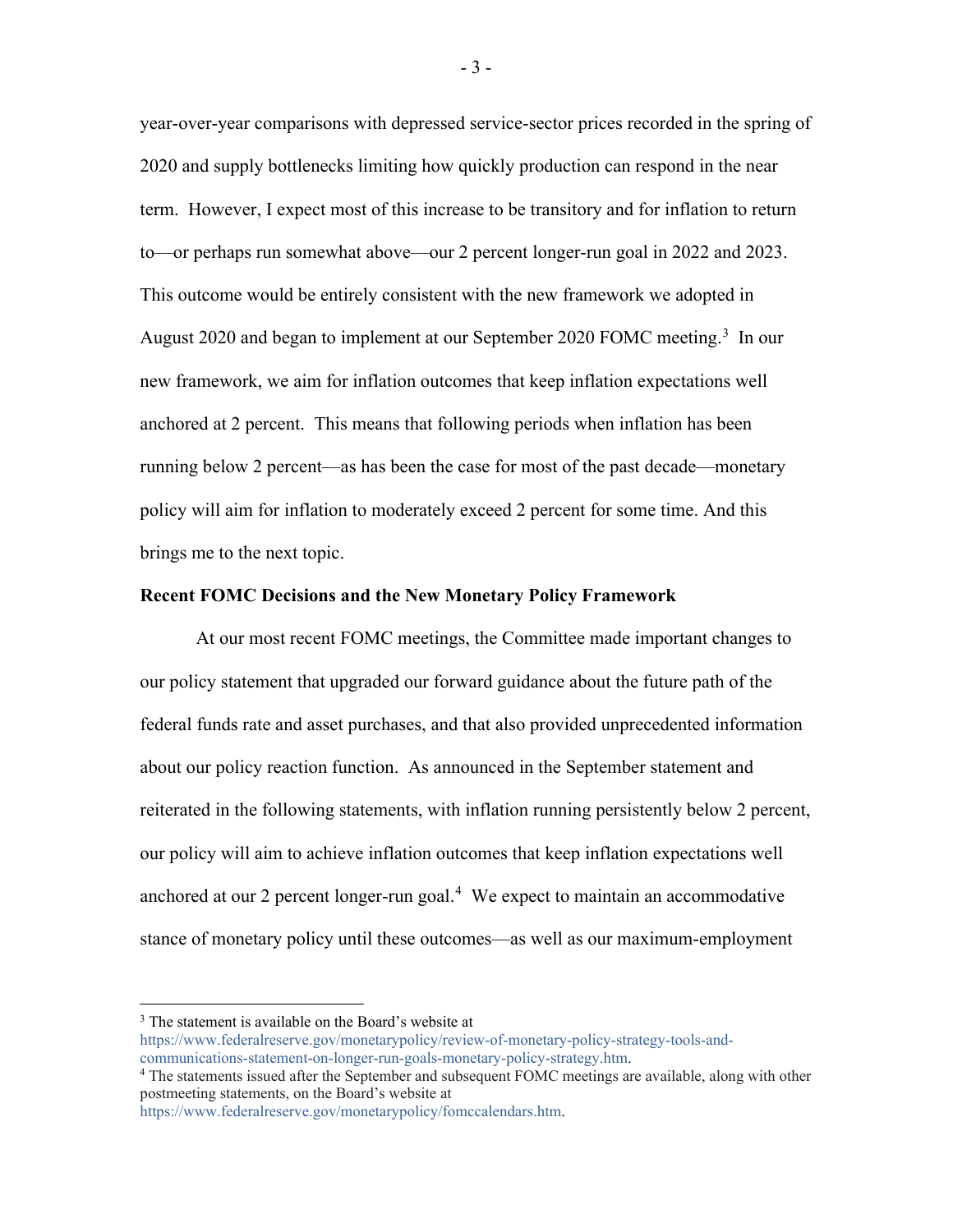mandate—are achieved. We also expect it will be appropriate to maintain the current target range for the federal funds rate at 0 to 1/4 percent until labor market conditions have reached levels consistent with the Committee's assessments of maximum employment, until inflation has risen to 2 percent, and until inflation is on track to moderately exceed 2 percent for some time.

In addition, in our December FOMC statement, the Committee combined our forward guidance for the federal funds rate with enhanced, outcome-based guidance about our asset purchases. We indicated that we will continue to increase our holdings of Treasury securities by at least \$80 billion per month and our holdings of agency mortgage-backed securities by at least \$40 billion per month until *substantial further progress* has been made toward our maximum-employment and price-stability goals.

The changes to the policy statement that we made over the past few FOMC meetings bring our policy guidance in line with the new framework outlined in the revised Statement on Longer-Run Goals and Monetary Policy Strategy that the Committee approved last August. In our new framework, we acknowledge that policy decisions going forward will be based on the FOMC's estimates of "*shortfalls* [emphasis added] of employment from its maximum level"—not "deviations."<sup>[5](#page-4-0)</sup> This language means that going forward, a low unemployment rate, in and of itself, will not be sufficient to trigger a tightening of monetary policy absent any evidence from other indicators that inflation is at risk of moving above mandate-consistent levels. With regard to our price-stability mandate, while the new statement maintains our definition that the longer-run goal for inflation is 2 percent, it elevates the importance—and the

<span id="page-4-0"></span> $5$  The most recent version of the 2012 statement is available on the Board's website at [https://www.federalreserve.gov/monetarypolicy/files/FOMC\\_LongerRunGoals\\_201901.pdf.](https://www.federalreserve.gov/monetarypolicy/files/FOMC_LongerRunGoals_201901.pdf)